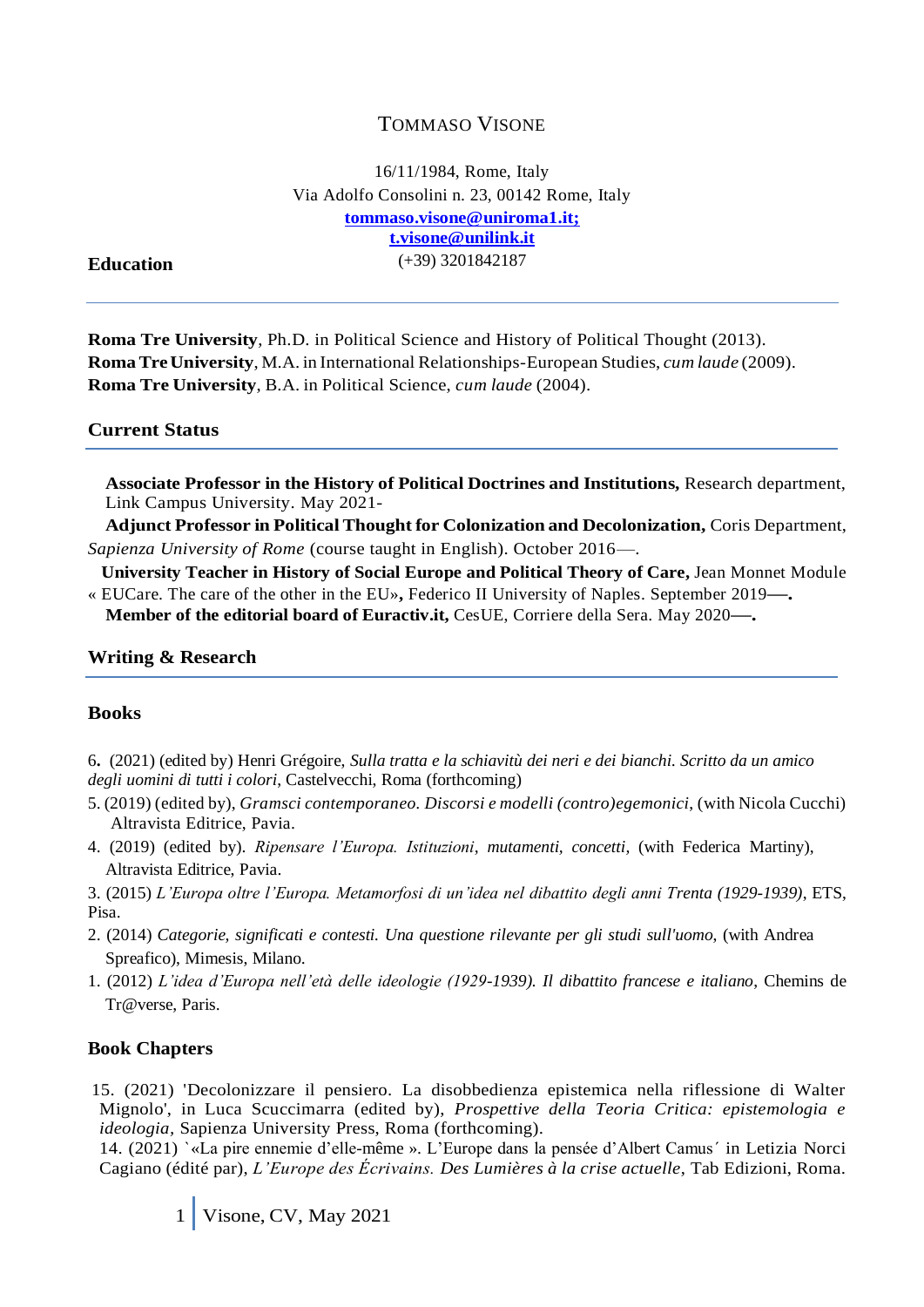13. (2021) `La metafora di un impegno politico e morale. La cura come rivolta nella peste di Albert Camus´, in Cintia Faraco e Maria Pia Paternò (a cura di), *Cura e cittadinanza*, Editoriale Scientifica, Napoli.

- 12. (2020) 'Il federalismo degli "euroscettici". Una critica paradossale al processo di integrazione europea`, in Marco Baldassarri, Emanuele Castelli, Matteo Truffelli e Giovanni Vezzani (edited by), *Prospettive Euroscettiche: Critiche all'Europa nella Storia dell'Integrazione*, Editoriale Scientifica, Napoli.
- 11. (2019) 'Facing Nihilism. Camusian Route to Reshape Politics', in Krystyna Kujawińska Courtney, Tomasz Fisiak, Agnieszka Miksza, Grzegorz Zinkiewicz (edited by), *What's New in the New Europe ? Redefining Culture, Politics, Identity*, Łódź University Press, Łódź.
- 10. (2019) ´Il "meticciato secondo ragione". Una riflessione sulla democrazia e la sua crisi´, in F.Martiny e T.Visone (edited by), *Ripensare l'Europa. Istituzioni*, *mutamenti, concetti,* Altravista Editrice, Pavia.
- 9. (2017) 'Towards an European Public Sphere: the case of Talk Real', in Juliane House and Themis Kaniklidou (edited by), *Europe in Discourse: Identity, Diversity, Borders*, Hellenic American University, Athens.
- 8. (2017) 'A 'Culpabilité Raisonnable'. Camusian Revolt as Modern Morality', in Maciej Kaluźa and Piotr Mróz (editors), *From the Absurd to Revolt. Dynamics in Albert Camus's Thought*, Jagiellonian University Press, Krakow.
- 7. (2016) ',Un'altra voce all'Europa'. Critica del nazionalismo e prospettiva federalista nel ,Popolo Europeo' (1958-1964)' in Daniele Pasquinucci e Daniela Preda (eds), *Comunicare l'Europa. Le riviste e l'integrazione europea (1939-1979)*, Cedam, Padova.
- 6. (2016) 'Per una Nuova Europa fascista. Momenti italiani di un dibattito europeo (1925-1936)', in Alessandro Guerra e Andrea Marchili (eds), *Europa Concentrica. Soggetti, città, istituzioni fra processi federativi e integrazione politica dal XVIII al XXI secolo*, Sapienza University Press, Roma.
- 5. (2016) 'Cosmopolitanism and Europe. An original encounter in the Thirties (1929-1939)', in Marianna Papastephanou (ed), *Cosmopolitanism: Educational, Philosophical and Historical Perspectives*, Springer, Dordrecht, Heidelberg, London, New York.
- 4. (2016) 'The Idea of Europe in the age of ideologies (1929-1939). The importance of a forgotten issue', in Yolanda Espiña (ed), *Images of Europe Past, Present, Future. ISSEI 2014 – Conference Proceedings, Porto, Portugal,* Universidade Católica Editora, Porto.
- 3. (2014) *'*La réaction au cosmopolitisme dans les années trente. L'idée d'Europe chez Asvero Gravelli, Carl Schmitt et Drieu la Rochelle', in Emmanuel Mattiato, Massimo Lucarelli e Ute Lemke (sous la direction de), *Cosmopolitisme et réaction dans l'entre-deux-guerres dans le triangle France-Allemagne-Italie,* Presses de l'Université de Savoie, Chambéry.
- 2. (2012) 'Unità e molteplicità di un'idea metapolitica: "L'Europa" negli anni Trenta', in Bruna Consarelli (ed), *L'Europa una e multanime. Un problema ancora aperto*, Cedam, Padova.
- 1. (2012) 'Oltre l'homo faber: Morin lettore di Marx', in Paolo Granata e Roberto Pierri (ed), *Leggere Marx oggi*, Rubbettino, Soveria Mannelli.

## **Articles**

- 15. (2019) 'The radicalism of modesty. Democracy and Art in Camusian Thought', in *History of European Ideas*, Vol.45, No. 3.
- 14. (2018) ', Eurosceptics' Federalism': Paradoxes and relevance of a long running critique to European Integration', in *Perspective on Federalism*, Vol.10, Issue 1.
- 13. (2018) 'A disintegrating "New Old World". Between final surrender and necessary refoundation', in *The World Financial Review*, November-December.
- 12. (2017) 'The 'ASEAN Way'. A decolonial path beyond 'Asian values' ?', in *Perspectives on Federalism*, Vol.9, Issue 1.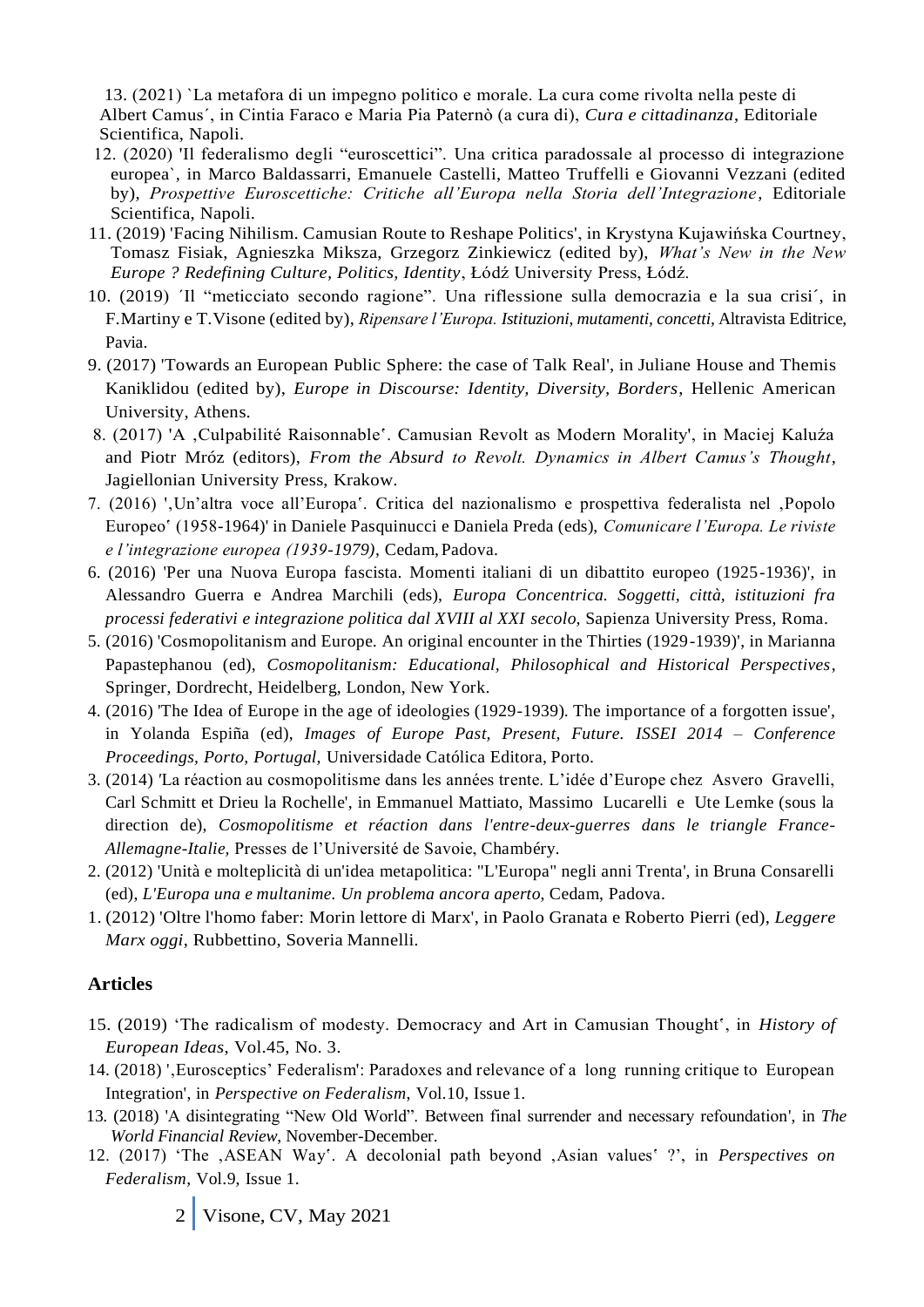- 11. (2016) 'La 'civiltà moderna' nel manifesto di Ventotene. Caratteristiche e rilevanza di una figura sui generis', in *Storia del Pensiero Politico*, a.V, n.3.
- 10. (2015) 'International Dictatorship or International Democracy. A Discussion of Albert Camus' 1946 Considerations', in *Perspectives on Federalism*, Vol.7, Issue 2.
- 9. (2014) 'Le problème de la «sphère publique» dans la pensée de Carl Schmitt', in *Philonsorbonne,* n. 8.
- 8. (2013) *'*Réflexions sur la Guerre civile à l'époque des idéologies (1929-1939). Carl Schmitt et Karl Polanyi', in *Giornale di Storia Costituzionale*, n.26, 2.
- 7. (2013) *'*Idea e identità collettiva. Alcune considerazioni sul pensiero di José Ortega y Gasset', in *SocietàMutamentoPolitica. Rivista italiana di sociologia*, V.4, n.8.
- 6. (2011) 'Sorvegliare e Punire di Michel Foucault: un'introduzione', parte II, in *Sintesi Dialettica*, n.6, [www.sintesidialettica.it.](http://www.sintesidialettica.it/)
- 5. (2010) 'Sorvegliare e Punire di Michel Foucault: un'introduzione', parte I, in *Sintesi Dialettica*, n.6, [www.sintesidialettica.it.](http://www.sintesidialettica.it/)
- 4. (2010) 'L'Europa a vent'anni dal 'Secolo breve'. Una prassi per il terzo millennio', in *EuroStudium 3w*, luglio-settembre.
- 3. (2009) ', Perché non possiamo non dirci cristiani' di Benedetto Croce. Colloquio con Gennaro Sasso', in *Sintesi Dialettica*, n.5, [http://www.sintesidialettica.it.](http://www.sintesidialettica.it/)
- 2. (2008) *'*Alle origini moderne della Laicità' in *Sintesi Dialettica*, n.5, [http://www.sintesidialettica.it.](http://www.sintesidialettica.it/)
- 1. (2007) *'*Which theory of democracy?' in *Politikon*, v.13, n.2, October.

# **Entries**

5. (2021) *Société Ouverte* in Christophe Boutin, Olivier Dard et Frédéric Rouvillois (édité par), Dictionnaire du progressisme, Cerf, Paris (forthcoming).

4. (2019)´Establishment´, in Christophe Boutin, Olivier Dard et Frédéric Rouvillois (édité par), *Dictionnaire du populisme*, Cerf, Paris.

3. (2019) 'Espace politique populiste' in Christophe Boutin, Olivier Dard et Frédéric Rouvillois (édité par), *Dictionnaire du populisme*, Cerf, Paris.

2. (2018) 'Albert Camus', in Piero Craveri, Umberto Morelli ae Gaetano Quagliariello (direttori) &, Maria Elena Cavallaro, Filippo Maria Giordano (a cura di), *Dizionario storico dell'integrazione europea*, Rubbettino, Soveria Mannelli.

1. (2015) 'Europa', in Rosalia Peluso (a cura di), *Lessico Crociano*, Pitagora editrice, Napoli.

## **Awards and Scholarships**

Winner of the **COMMO III grant for academic mobility**, Unimed & University of Tunis El Manar, 2018

Winner of the **Political Science Ph.D School Scholarship**, Roma Tre University, 2009. Winner of the **Thesis Abroad Scholarship**, Roma Tre University & Université Paris 1, Panthéon-Sorbonne, 2008.

## **Professional activities**

# **Researcher**

**"Cesue" (International Centre for European and Global Governance) - Sant'Anna School of Advanced Studies (Pisa).** *Researcher* : Research activity and writing on EU and globalization crisis.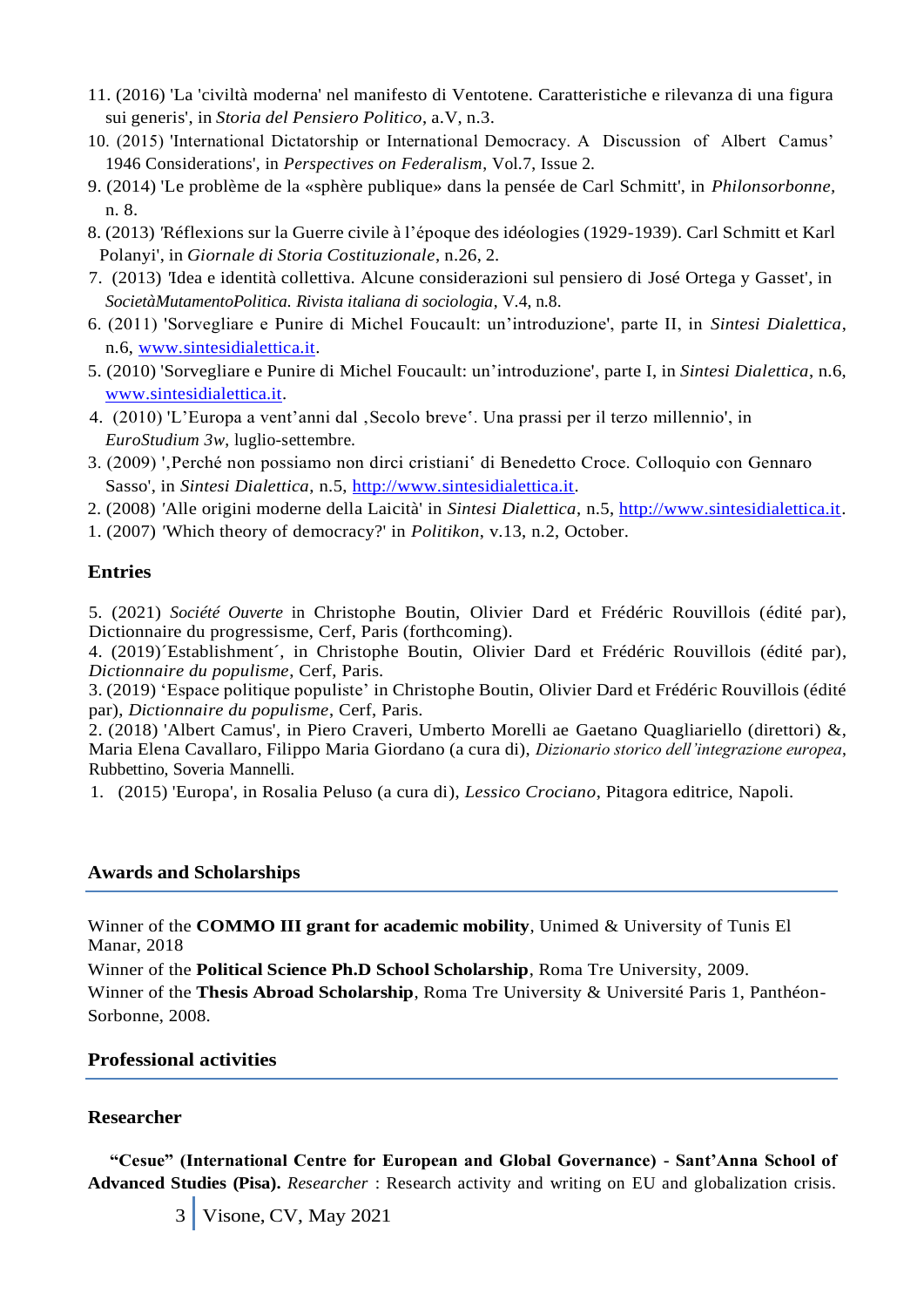November 2013—.

**Roma Tre University (Rome)**: *Research Fellow in the History of Economic Thought*, Political Science Department, March 2017-July 2019.

**Sant'Anna School of Advanced Studies (Pisa):** *Member of the Research Group on European Studies, Dirpolis Institute*: Research activity, ideation and management of European projects, organization of events, October 2013- February 2017.

**Sant'Anna School of Advanced Studies (Pisa)**: *Research Fellow in the History of Political Thought*, Dirpolis Institute, October 2013- February 2017.

**University of Cyprus (Nicosia):** *"Cosmopolitanism and education".* Research activity and final written contribution on the interwar debate for this transnational research project, 2014-2015.

 **The University of Hong Kong (Hong Kong).** *"After Leviathan. Sovereignty and beyond",* Research activity and final written contribution on the interwar debate for this transnational research project, 2014.

**Université Savoie-Mont Blanc (Chambéry)**. *"Cosmopolitisme et Réaction. Le triangle Allemagne, Italie et France dans l'entre-deux-guerres" Researcher*: Research activity and final written contribution for this transnational research project, 2012-2014.

**Centre for Studies on Federalism (Turin).** "*Bibliographical Bulletin on Federalism" Researcher:* Research activity and writing concerning the Bulletin project, November 2012-January 2018.

 **Centre for Studies on Federalism (Turin).** *"International Democracy Watch*', Research activity 2009-2011.

**"A.R.E.L.A." (Association for Euro-Mediterranean and Latin-American Research***). Researcher :*  Research and writing on the idea of Europe, Latin American thought, epistemology and social science methodologies. December 2007—.

# **Lecturer (Grad/Undergrad Level)**

**Lecturer in "Labour and Citizenship",** Master in **"**'Diritto e processo penale della sicurezza sul lavoro", School of Law, *University of Camerino*. January 2017.

**Lecturer in "EU Institutions",** "European Ambassador School" Project**,** *European Parliament* (selected by the European Parliament and CesUe). October 2016-February 2017.

**Lecturer in "History of European Integration",** "EUMan" Jean Monnet Project**,** *CesUe*. November 2016-February 2017.

**Lecturer in "History of Citizenship"**, EUCivic Jean Monnet Project, Dirpolis Department, *Sant'Anna School of Advanced Studies*, EUCivic Jean Monnet Project**.** October 2015-December 2015**.**

**Lecturer in "Political History",** "A Scuola di Diversità" Project**,** Dirpolis Institute, *Sant'Anna School of Advanced Studies*. September 2013- May 2014.

**Lecturer in "History of Democracy",** "EUWay" and "EUrgencies-dem" Jean Monnet Projects, *Sant'Anna School of Advanced Studies*, January 2013-May 2014.

**Lecturer in "Federalism: Us and European models",** "Modulo Europeo Jean Monnet Action", *Sapienza University of Rome*. February 2012- March 2013.

## **Teaching Assistant and Supervisor (Grad/Undergrad Level)**

**Philosophical Analysis of Political Thought**, Faculty of Law, *UniEcampus* (Professor Roberto Castaldi). August 2014—.

**History of Economic Thought**, Department of Political Sciences, *Roma Tre University* (Professor Fabio Masini). February 2017—.

**Methodology of Social Research**, Department of Education Science, *Roma Tre University*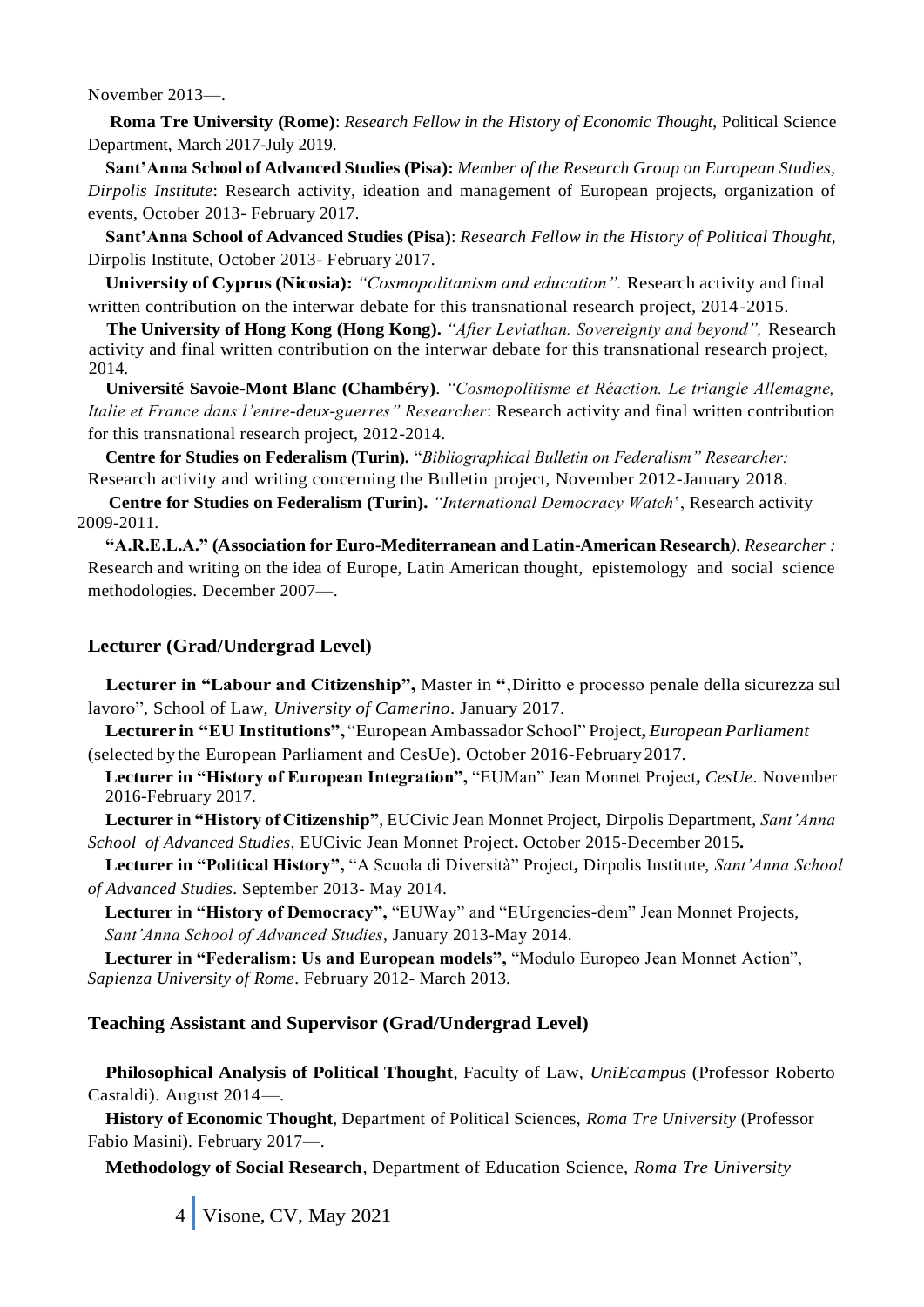(Professor Andrea Spreafico). October 2014-October 2017.

**History of Modern and Contemporary Political Thought**, Department of Political Science, *Roma Tre University* (Professor Maria Pia Paternò). September 2012-December 2016.

**History of Political Thought**, Department of Political Science, *Sapienza University of Rome*

(Professor Luca Scuccimarra). November 2012-December 2014.

**History of Political Thought**, Faculty of Political Science, *Roma Tre University* (Professor Luca Scuccimarra). March 2011-August 2012.

**History of Political Thought**, Faculty of Political Science, *Roma Tre University* (Professor Bruna Consarelli). July 2009-March 2011.

## **Experience in EU Projects: Jean Monnet and KA3 Activities**

 **Project Manager and Member of the Teaching Staff,** Jean Monnet Project «Reforming the Eurozone: a critical Discussion», Roma Tre University. September 2019**—.**

**Teaching Staff Member, "AwarEU" KA3 Project (CesUE),** organization and preparation of video lessons. January 2017-February 2019

 **Teaching Staff Member, "EuPath" Jean Monnet Project (Sant'Anna School of Advanced studies),**  Ideation of the project, Organization of seminars, Fundraising activities, management. September 2017- February 2019

 **Teaching Staff Member, "EuNews" Jean Monnet Project (CesUE),** Organization of seminars, Fundraising activities, management. September 2018-February 2019

 **Teaching Staff Member, "EuMan" Jean Monnet Project (CesUE),** Organization of seminars, Fundraising activities, management. September 2017-February 2018

 **Project Officer, Teaching and Research Staff member Erasmus Plus- Jean Monnet Network – MoreEU, (Sant'Anna School of Advanced Studies)** organization of Congress, teaching and researching activities management and fundraising activities. September 2014-November 2017.

 **Project Officer, Teaching Staff Member Erasmus Plus- Jean Monnet Project – EUCivic, project officer**, **(Sant'Anna School of Advanced Studies).** Organization of Congress, teaching activities, management and fundraising activities. September 2014-May 2016.

 **Staff Member of the "Eurgencies@dem" Jean Monnet Project (Sant'Anna School of Advanced Studies).** Organization of seminars, Fundraising activities, management. October 2013-December 2014.

## **Seminars**

 **«The EU foundraising Opportunities»,** Department of Political Sciences, Roma Tre University. (Language: English), 2018.

**«The origins of political economy»**, Department of Political Sciences, Roma Tre University. (Language: English), 2017.

**«L'Europa oltre l'Europa. Gli anni Trenta e il tentativo di superare un ingombrante XIX secolo»**, Department of History, Culture and Religions, Sapienza University of Rome, in collaboration with the review . Historia Magistrae', 2016.

**«Carl Schmitt negli anni di Weimar : la nascita di un classico»**, Department of Political Science, Roma Tre University, 2016.

 **«Mito e passione nel pensiero politico moderno. Hobbes, Montesquieu, Vico and Sorel»**, Departiment of Political Science, Roma Tre University, 2015.

**«Transformation of Knowledge in the History of Western Thought»***,* Department of Education Science, Roma Tre University. (Language: English), 2014.

**«Individuo e società nel pensiero di John Stuart Mill***»*, Department of Political Science, Roma Tre University, 2013.

**«Legge e libertà: la fucina settecentesca del pensiero politico contemporaneo»**, Faculty of Political Science, Roma Tre University, 2012.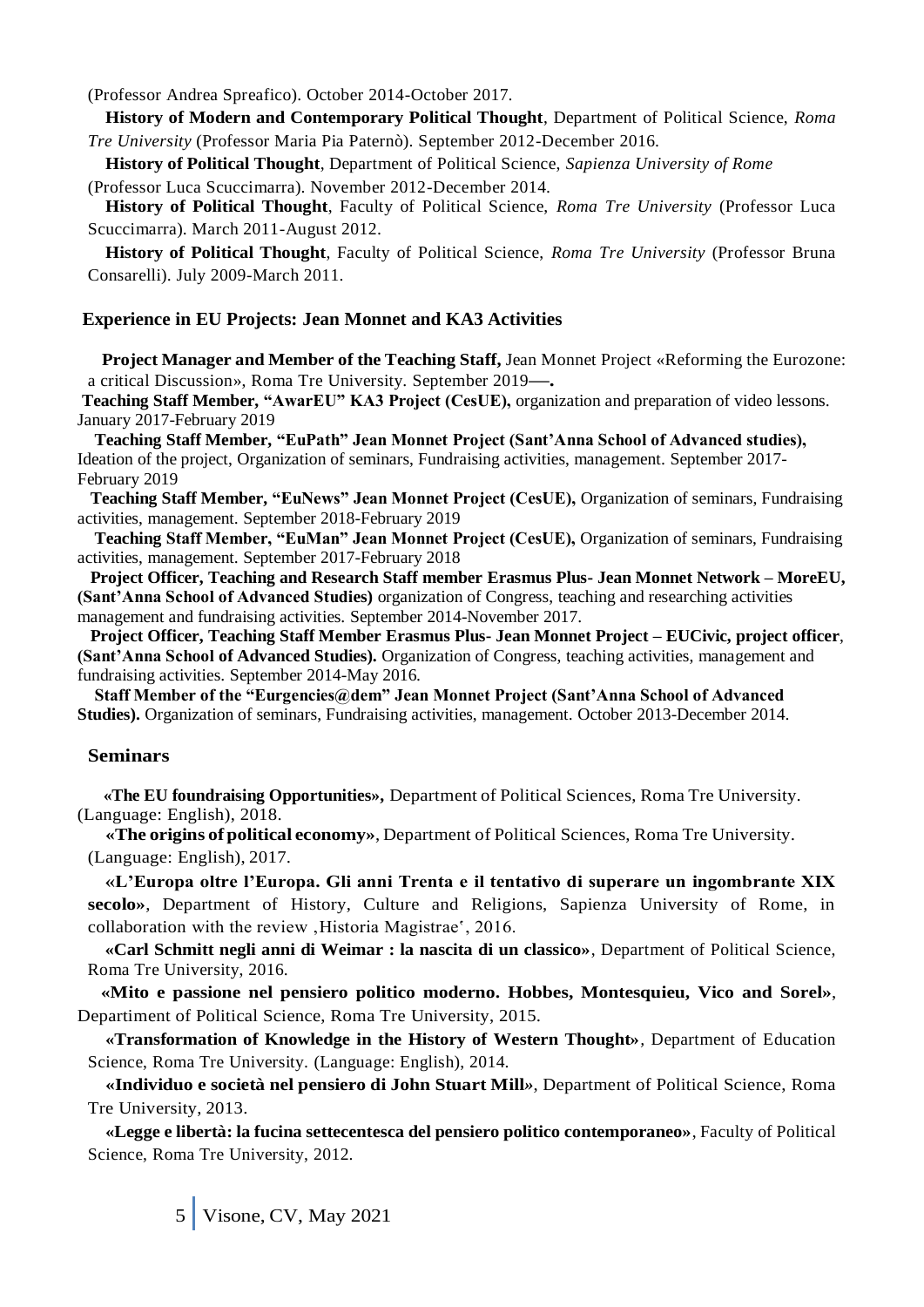#### **Guest Lecturer**

 **Federico II University of Naples (Italy),** *La peggior nemica di se stessa. L'Europa nel pensiero di Albert Camus***.** Department of Humanist Studies**.** 2020

 **Roma Tre University (Italy).** *La DisUnione Europea. Intergovernativismo e cleavages infraeuropei,*  Department of Philosophy.2020

 **El Manar University (Tunisie).** *Le paradoxe démocratique: Histoire de la création inachevée du Demos*, Faculty of Law and Political Science. 2019

 **El Manar University (Tunisie).** *De la colonialité à la décolonialité. Perspectives et dangers d'une exigence critique-politique*, Faculty of Law and Political Science. 2019

 **El Manar University (Tunisie).** *Dèmos et participation, histoire d'une relation toujours à réinventer,*  Faculty of Law and Political Science. 2019

**Sapienza University of Rome (Italy).** *Richard Coudenhove Kalergi e il movimento paneuropeo*,

'Dottorato in Storia dell'Europa', Department of History, Cultures, Religions, 2018.

**Federico IIUniversity (Italy)**.*Ripensare la cittadinanza democratica alla luce delle filosofie della cura*, Political Sciences Department, 2018.

**Istitute for the History of "Resistenza" (Italy).** *L'Ue tra disintegrazione e prospettive costituzionali*, 2018.

**University of Cambridge (UK).** *An undead old world ? The strange resurrection of XIXth century political imagination*, Centre for Development Studies, 2016.

**University of Camerino (Italy).** *Corpo e Sovranità, in Habeas Corpus! Abbi un Corpo* didactic project, School of law, 2015.

**University of Naples "L'Orientale" (Italy).** *L'idea d'Europa tra le due guerre (1919-1939),* Faculty of Political Science, 2013.

**Universitatea dinBucuresti (Romania**). *Au delà de la démocratie procédurale: éducation, citoyenneté et souveraineté,* Facultatea de Stiinte Politice, 2012.

**Sapienza University of Rome (Italy).** *Sovranità popolare e deficit democratico nell'Unione europea,*  for the , Master in Istituzioni parlamentari europee e storia costituzionale', Department of Theory of the State, 2011.

#### **Editorial/Advisory Boards Journals, Collections and Foundations**

2020—Euractiv; 2019—Il Fatto Quotidiano; 2018— The World Financial Review; 2018— L'Unità Europea; 2017—, Teoria e ricerca sociale e politica', Altravista; 2016—, Progetto Polis'; 2015— 'Critica Liberale Libri'; 2014-2015 European Liberal Forum; 2014-2017 'Stati Uniti d'Europa'; 2013-2018 Mondoperaio; 2011-2017 Fondazione CriticaLiberale; 2008- 2011 'Sintesi Dialettica. Journal of History and Political Thought'; 2007-2008 MezzogiornoEuropa.

#### **Conferences, Workshops & Event organizer**

 **1.Sapienza University of Rome (Italy),** *Il mito di Ventotene*, at Il Manifesto di Ventotene. Letture critiche di un testo sacro, workshop organized by the Department of Juridical Science, 2021.

 **2.Federico II University of Naples (Italy),** *La cura in La Peste di Albert Camus*, at Teorie della Cura e Cittadinanza europea: una Possibile Influenza?" Worksho, Department of Political Science, 2020.

 **3.The University of Chicago (US),** *The Euro-fascist Discourse : a (Contradictory) Transnational Approach to European Unity*, at Transnational Approaches to Modern Europe Workshop, 2019.

 **4.Primoli Foundation (Italy).** *Le discours sur l'Europe dans la pensée d'Albert Camus,* at L'Europe des écrivains, entre idéal esthétique et idéal politique, Conference organized by the Italian Society for the study of French Language and Literature, 2019.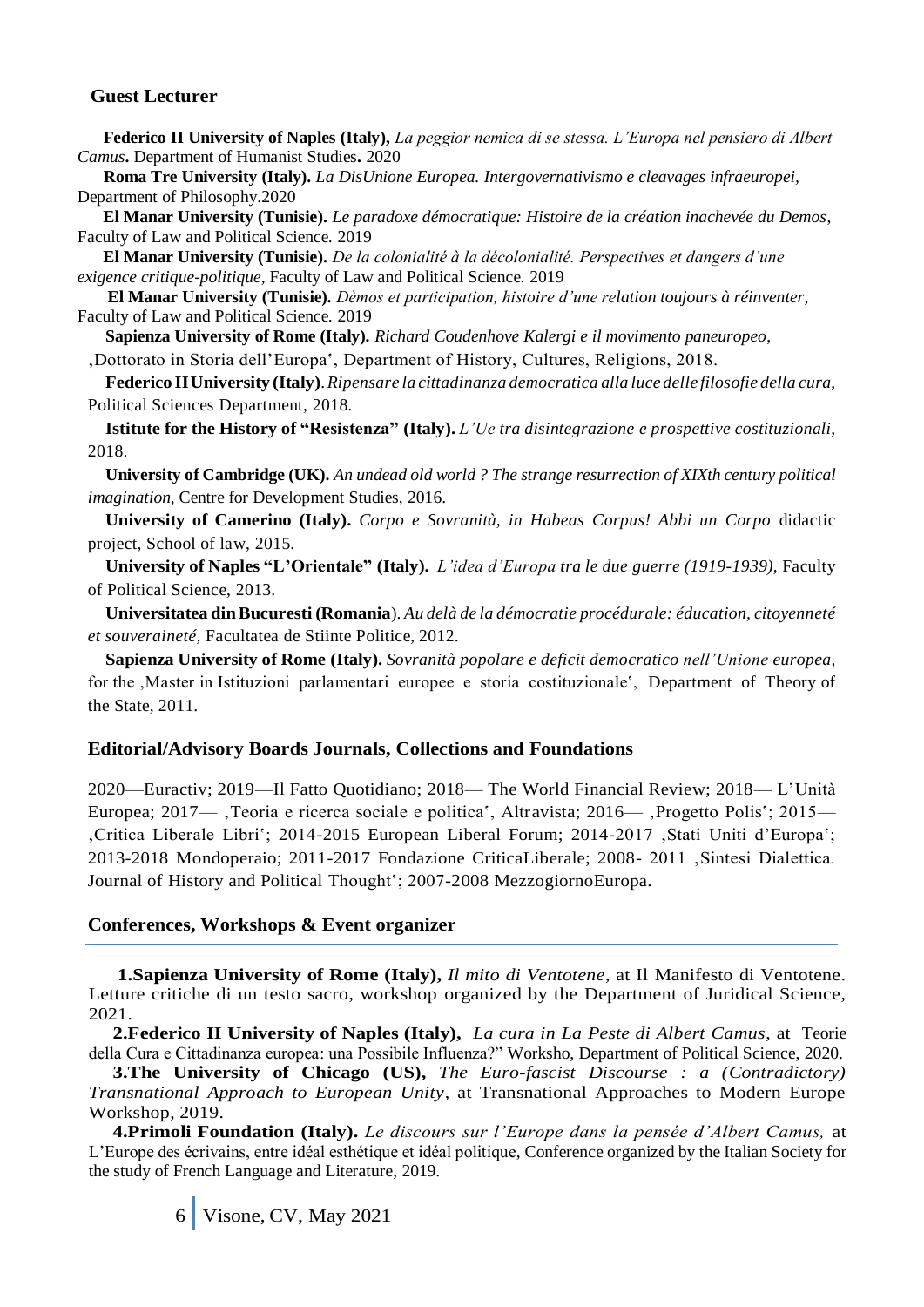**5.Economic Governace and Social Policies: An European Perspective***,* International workshop organized with the Jean Monnet Theories and History of European Economic Governance at Roma Tre University, 2019.

 **6.Nova University in Lisbon (Portugal)***. 'Eurosceptics' Federalism': Paradoxes and relevance of a long running critique to European Integration* at The federal experience of European Union: Past, Present and Future, international conference, 2017.

 **7.Sapienza University of Rome (Italy).** *Disintegration studies. The end of polities and political orders in Humanities*, at Disintegrating Identities, II Sapienza Graduate forum. International Congress organized by the English-language literatures Doctoral Program, 2017.

 **8.Roma Tre University and UNINT (Italy).** *The critique of ECM and Economic Integration in the Federalist perspective of the "European People" (1958-1964)*, at Towards a comparated history of economic Thought? AISPE Conference, 2017.

 **9.University of Parma (Italy).** *Il federalismo degli "euroscettici". Una critica paradossale al processo di integrazione europea* at the International workshop , Opposing Europe? Anti-Europeanism, Euroscepticism, Populism and Radical Democracy', 2017.

 **10.Towards a comparate history of economic Thought?** *Member of the steering and of program committees*. International AISPE Conference organized at Roma Tre University and UNINT, 2017.

 **11.University ofLodz (Poland).** *Facing Nihilism. Camusian route to reshape politics* at the 2016 Issei Lodz Conference: 'What's New in the New Europe? Redefining Culture, Politics, Identity'. Conference organized by ISSEI (International Society for the study of European Ideas), 2016.

 **12Jagiellonian University of Krakow, Krakow (Poland).** *A "culpabilité raisonnable". The modernity of Camusian Revolt* at 'From the Absurd to Revolt. Dynamics in A.Camus's thought', international conference, 2016.

 **13.Hellenic American University of Athens (Greece).** *Towards a European Public Sphere: the case of Talk Real* at the international conference 'Europe in Discourse: Identity, Diversity, Borders', 2016.

 **14.The University of Birmingham (UK).** *The Beauty and the Beast. From Dystopia to a New "Figure" for the EU* at Graduate Centre for Europe 10th Annual Conference: 'Between Utopia and Dystopia. Redefining Europe Today' international conference, 2016.

 **15.What budget, resources, fiscal and borrowing powersfor the EU?** *Member of the steering and of program committees*. International Conference organized at University of Florence within the Jean Monnet Network 'MoreEU: More EU to overcome the crisis', 2015.

 **16University of Salento (Italy)**. *The Mediterranean historical space and the future of Europe* at 'Youth on the Movies', international conference promoted by Unimed, 2015.

 **17.Universidade Católica Portuguesa (Portugal).** *The idea of Europe in the Age of Ideologies (1929- 1939). The importance of a forgotten issue* at the '2014 Issei Porto Conference: Images of Europe: Past, Present, Future'. Conference organized by ISSEI (International Society for the Study of European Ideas), 2014.

 **18.The University of Hong Kong (China)**. *Understanding a chaotic globe. Problematic Alternativesto Sovereignty* at 'After Leviathan? About creation of Global lines of Politics and Polity in and after the age of extremes', conference organized at School of Modern Languages and Cultures, Centre for European Studies, 2014.

 **19.Université de Paris 1-Panthéon-Sorbonne (France).** *Le problème de l'espace publique dans la pensée de Carl Schmitt* at the 'Séminaires d'histoire de la pensée politique : l'espace publique', 2013.

 **20.University of Perugia (Italy).** *Another Voice to Europe. Critic of nationalism and federalist view in the "European People" (1958-1964)*, at the 'Communicating Europe. Journals and European integration 1939-1979' International Conference', organized by , Associazione Universitaria di Studi Europei', 2013.

 **21.What is Ideology? Theory and History**, *Member of the steering and of program committees*. International conference on the concept of ideology, its history and its possible future, organized with Luiss University, 2012.

 **22.Université de Paris 1-Panthéon-Sorbonne (France)**. *Réflexions sur la guerre civile à l'époque des idéologies (1929-1939). Carl Schmitt et Karl Polanyi* at the 'Séminaires d'histoire de la pensée politique : la guerre civile', 2011.

**Other**